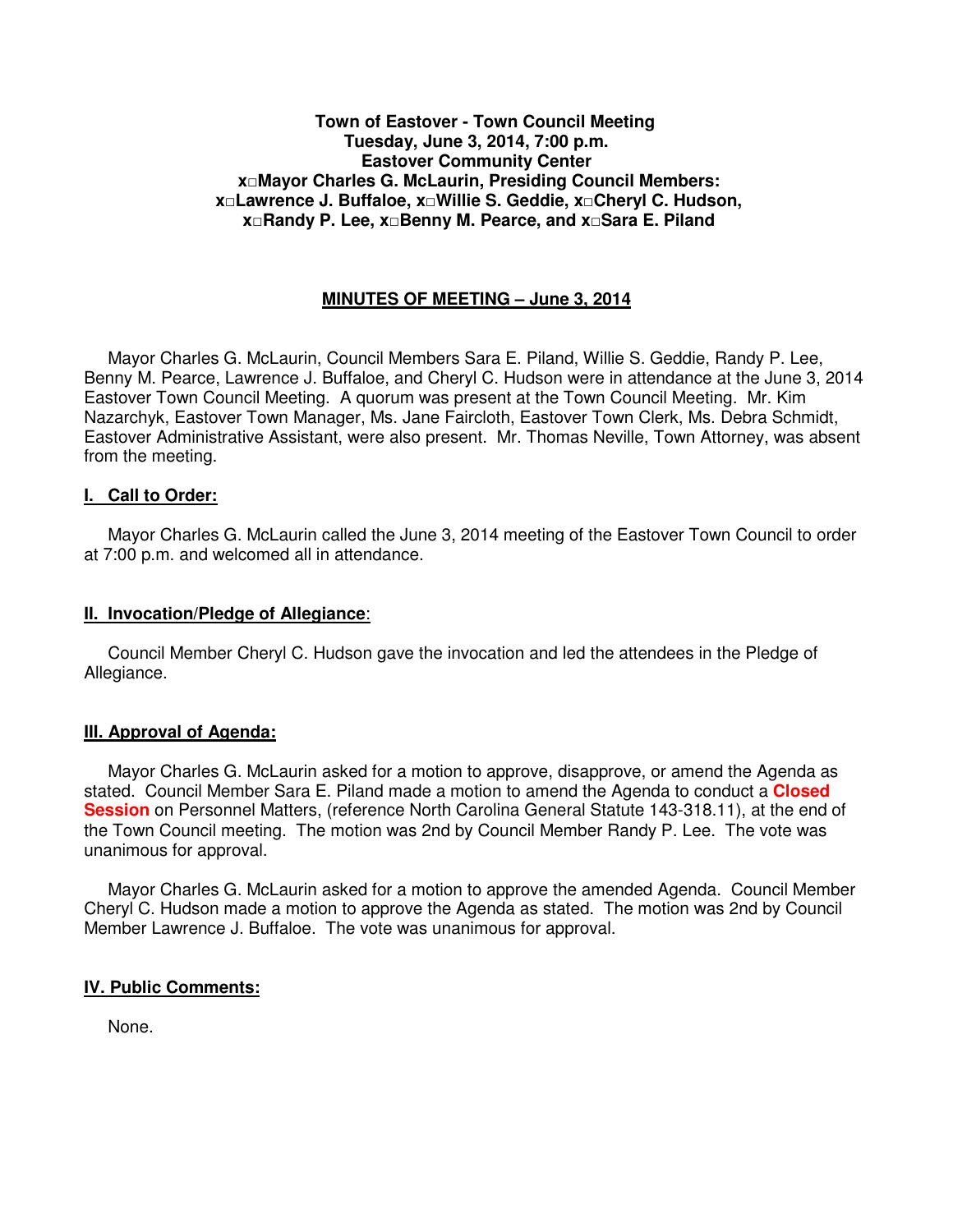## **V. Consent Agenda:**

- 1. Consider approval of the Minutes for May 6, 2014 Town Council Meeting.
- 2. Consider approval of the Minutes for the May 22, 2014 Special Town Council Meeting.
- 3. Consider approval of the April 30, 2014 Financial Report.

 Mayor Charles G. McLaurin asked for a motion to approve, disapprove, or amend the Consent Agenda as stated. Council Member Randy P. Lee made a motion to approve the Consent Agenda as presented. The motion was 2<sup>nd</sup> by Council Member Cheryl C. Hudson. The vote was unanimous for approval.

#### **VI. Discussion Agenda:**

#### **Agenda Item #1**

Mayor Charles G. McLaurin made a motion to **Open the Public Hearing** on the presentation of the Budget for Fiscal Year 2014-2015 for the Town of Eastover.

 Mr. Kim Nazarchyk, Town Manager, presented the Budget Ordinance for Fiscal Year 2014-2015 for the Town of Eastover. The Town Manager stated that the Fiscal Year 2014-2015 Budget being presented tonight is a little different from the proposed budget that was presented in May 2014. The budget presented in May 2014 had double counted automobile evaluations therefore the proposed budget has decreased approximately \$39,000.00. The Town of Eastover is entering its eighth year of operation, and this Budget will support the goals and values of the Town Council and maintain the same level of services to the Town of Eastover. The proposed budget also includes partial funding of architectural fees and construction loan interest for the new Town Hall. This proposed budget is balanced as required by State law. The Fiscal Year 2014-2015 proposed budget has a small increase of roughly 5.6% or roughly \$5,700.00 greater than last year's Budget. The current tax rate is based on 98% collection rate of \$0.205 per \$100.00 of value. The Town of Eastover main source of revenues this year will be local option sales tax.

 In the Proposed Fiscal Year 2014-2015 Budget, the Town will continue to provide the five basic services of fire and police protection, parks and recreation services, street lights, and zoning. These services will remain at the current level of delivery. This Budget proposal includes a 2.5% "cost of living" salary increase for the Town Clerk and three (3) part-time employee's, coverage for the storm water run-off study contract, payments towards the architect's work on design of the new Town Hall, additional land purchase, and the extra deputy support from the Cumberland County Sheriff's Office.

 McFadyen & Sumner, CPAs PA, Mr. David Maxwell, the Town Certified Public Account, recommended that we establish a separate account for the Capital Reserve Fund. Resolution 2013-03 (Establishment and Maintenance of the Municipal Building Capital Reserve Fund) established this account and was adopted on June 4, 2013 by the Town Council. Currently there is a fund balance of \$200,000.00. Additional funding can be transferred into the Capital Reserve Account around November 2014 timeframe with Town Council approval. The approved maximum for this Capital Reserve Account is five (5) years (beginning July 1, 2013 and ending June 30, 2018) or until a cumulative sum not to exceed Nine Hundred Thousand Dollars (\$900,000.00) has been received.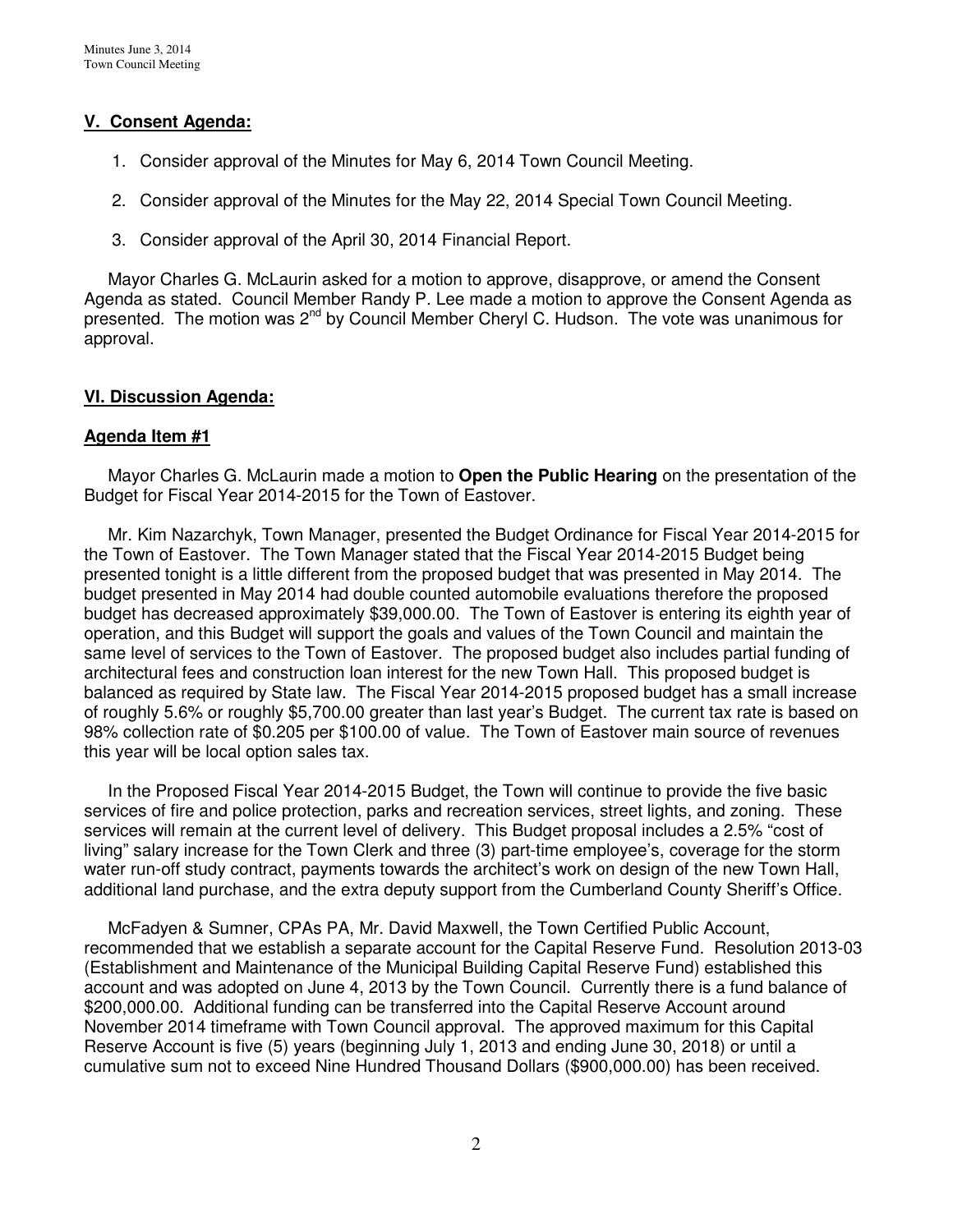Mayor Charles G. McLaurin entertained a motion for the Town Council Members to **Close the Public Hearing**. Council Member Lawrence J. Buffaloe made a motion to **Close the Public Hearing**. The motion to **Close the Public Hearing** was 2<sup>nd</sup> by Council Member Cheryl C. Hudson. The vote was unanimous for approval.

 Mayor Charles G. McLaurin asked for a motion to approve or disapprove the Fiscal Year 2014-2015 Budget for the Town of Eastover. Council Member Sara E. Piland made a motion to approve the Fiscal Year 2014-2015 Budget contingent upon further review for line item regarding "cost of living" salary increase for Eastover Town Hall personnel. The motion to approve the Fiscal Year 2014-2015 Budget contingent upon further review for line item regarding "cost of living" increase for Eastover Town Hall personnel was 2<sup>nd</sup> by Council Member Randy P. Lee. The vote was unanimous for approval

# **Agenda Item #2**

## **Discussion of Cumberland County Sheriff's Office Contract.**

 Mr. Kim Nazarchyk, Town Manager, provided the Town Council Members with the proposed contract for Deputy Services with the Cumberland County Sheriff's Office for the Town of Eastover during the period July 1, 2014 through June 30, 2015. The projected annual expenses total \$70,000.00. The services remain the same for deputy support for Monday through Friday. The minor increase of \$3,800.00 is for fuel projection and vehicle maintenance.

 Mayor Charles G. McLaurin asked for a motion to approve or disapprove the contract for Deputy Services with the Cumberland County Sheriff's Office and the Town of Eastover. Council Member Lawrence J. Buffaloe made a motion to approve the contract as presented. The motion was  $2^{nd}$  by Council Member Cheryl C. Hudson. The vote was unanimous for approval.

## **Agenda Item #3**

## **Discussion of PilaNet Contract for IT/Website/Maintenance Services.**

 Council Member Sara E. Piland recused herself from discussion and voting on the contract due to "conflict of interest". The Town Council member's voted unanimously to exclude Council Member Sara E. Piland from this discussion.

 Mr. Kim Nazarchyk, Town Manager, presented the proposal for renewal of the contract services with PilaNet, LLC for information technology, website support, and maintenance services to support the Town of Eastover. This contract provides hosting and maintenance, data support and enhancements for the period July 1, 2014 through June 30, 2015. The hosting and maintenance fee is \$45.00 per month and the enhancement fee is \$60 per hour. The rates are very competitive and reasonable.

 Mayor Charles G. McLaurin asked for a motion to approve or disapprove the contract with PilaNet, LLC for information technology, website support and maintenance services for the Town of Eastover. Council Member Benny M. Pearce made a motion to approve the contract with the PilaNet, LLC as presented. The motion was 2<sup>nd</sup> by Council Member Lawrence J. Buffaloe. The vote was unanimous for approval.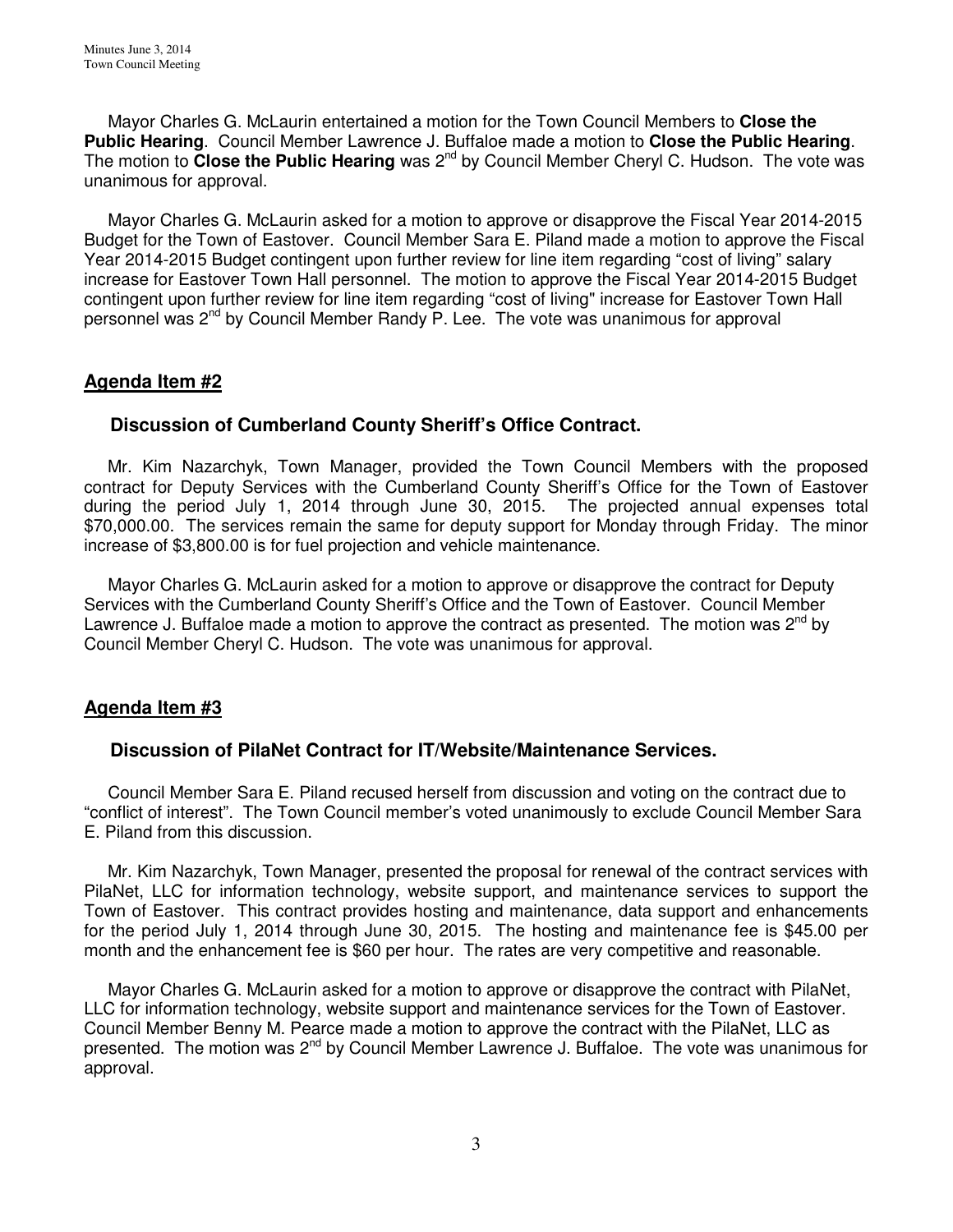## **Agenda Item #4**

## **Discussion of Update Prayer Policy No. 2014-01. See Exhibit G.**

 Mr. Kim Nazarchyk, Town Manager, presented Prayer Policy 2014-01 (Resolution Adopting the Policy Statement of the Eastover Town Council Regarding Prayer at Council Meetings) to the Town Council. This is a change from the previous existing policy, and resulted from a recent Supreme Court ruling.

 Mayor Charles G. McLaurin asked for a motion to approve Prayer Policy 2014-01. Council Member Lawrence J. Buffaloe made a motion to accept the "Resolution" that was presented and voted on at May 22, 2014 Town Council Meeting. The motion was  $2^{nd}$  by Council Member Cheryl C. Hudson. The vote was unanimous for approval.

## **Agenda Item #5**

## **Discussion of Resolution No. 2014-02 Adopting New Town Council Meeting Dates. See Exhibit H.**

 Mr. Kim Nazarchyk, Town Manager, presented Resolution 2014-02, (Resolution Adopting the New Town Council Meeting Dates for Fiscal Year 2015), to the Town Council. The Town Manager stated that for the new Fiscal Year, this resolution changes the Town Council meetings from the first to the second Tuesday of each month. This will accommodate the time schedule for the new Town Attorney, Mr. Neil Yarborough from Yarborough, Winters and Neville, PA.

 Based on the remainder of the calendar year, November 11, 2014 is a holiday; "Veterans Day". Since November 11, 2014 is a "Holiday", Council Member Cheryl C. Hudson made a motion to move the November Town Council meeting from November 11, 2014 to November 4, 2014 at 7:00 p.m. The motion was  $2^{nd}$  by Council Member Randy P. Lee. The vote was unanimous for approval.

### **Agenda Item #6**

## **Consideration of Audit Contract for Fiscal Year 2013-2014 with McFayden & Sumner, CPAs, PA. See Exhibit I.**

 Mr. Kim Nazarchyk, Town Manager, requested that the Town Council approve the audit contract which ends on June 30, 2014 for Fiscal Year 2013-2014 with McFayden & Sumner, CPAs, PA. The contract has increased by \$750.00 from the previous year.

 Mayor Charles G. McLaurin asked for a motion to approve or disapprove the audit contract for Fiscal Year 2013-2014 with McFayden & Sumner, CPAs, PA. Council Member Sara E. Piland made a motion to approve the audit contract for Fiscal Year 2013-2014 with McFayden & Sumner, CPAs, PA. The motion was 2<sup>nd</sup> by Council Member Cheryl C. Hudson. The vote was unanimous for approval.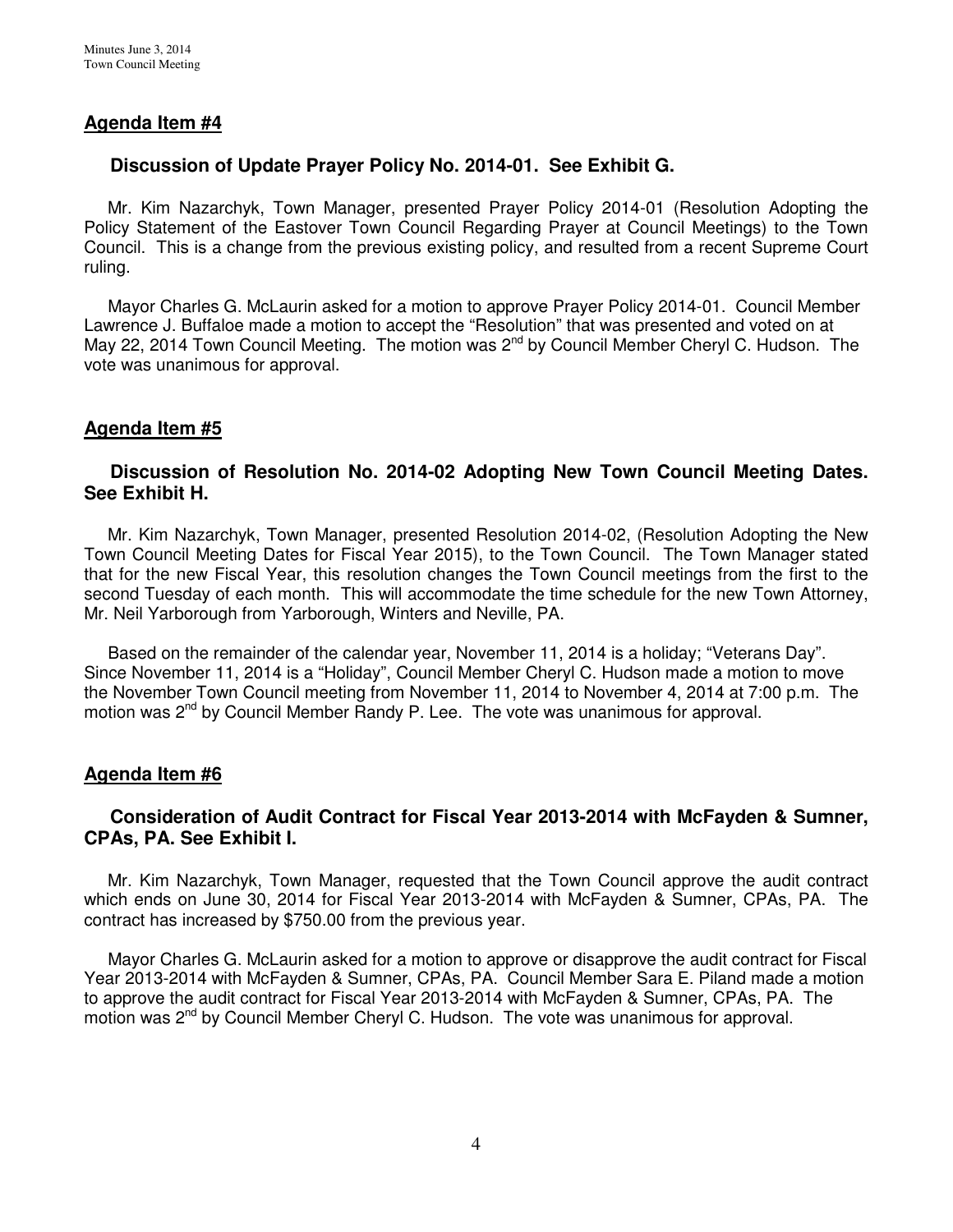## **IX. RECEIVE MAYOR'S UPDATE.**

 Mayor Charles G. McLaurin said that hopefully on Thursday night the Civic Club will vote on the gazebo. Council Member Randy P. Lee has received all the price quotes for the gazebo.

 Mayor Charles G. McLaurin stated that Heritage Day was a great success and brought in approximately \$8,000.00.

## **X. RECEIVE TOWN COUNCIL UPDATE**

 Council Member Cheryl C. Hudson mentioned that Mr. Herman Britt, Eastover Fire Department, was present at the Town Council meeting. Since the Eastover Town Council is changing their monthly meeting dates, the Eastover Fire Department will change their meeting dates to accommodate attendance at the Eastover Town Council meetings.

### **XI. RECEIVE TOWN MANAGERS UPDATE.**

 Mr. Kim Nazarchyk, Town Manager, stated that at the last meeting, the Town Council wanted to combine the three (3) lots in preparation for the gazebo. There is a questionable tie on the piece that was donated; therefore the Town has decided to only combine the Community Building and Talley Woodland Park lots.

#### **XII. CLOSED SESSION on Personnel Matters.**

Mayor Charles G. McLaurin asked for a motion to go into **Closed Session** on a personnel matter.

 Council Member Sara E. Piland made the motion to go into **Closed Session** regarding personnel matters reference North Carolina General Statute 143-318.11. The motion was  $2^{nd}$  by Council Member Cheryl C. Hudson. The vote was unanimous in favor of the **Closed Session**.

Motion was made by Council Member Benny J. Pearce to adjourn the **Closed Session** and 2<sup>nd</sup> by Council Member Cheryl C. Hudson at 8:15 p.m. The vote was unanimous for approval.

Mayor McLaurin stated that the Council will now return to **Open Session**.

 During **Open Session**, Council Member Benny M. Pearce made a motion to affirm the 2.5% salary increase for all Eastover Town employees as reflected in the Budget, and to include the Town Manager. The motion was 2<sup>nd</sup> by Council Member Cheryl C. Hudson. The vote was unanimous for approval.

 Council Member Sara E. Piland reported that the Town Manager's performance is Commendable. Mayor Charles G. McLaurin and Council Member Sara E. Piland will meet with the Town Manager to continue and finalize the evaluation process.

 Council Member's Sara E. Piland and Cheryl C. Hudson will prepare the minutes of the meeting and forward same to the Town Clerk.